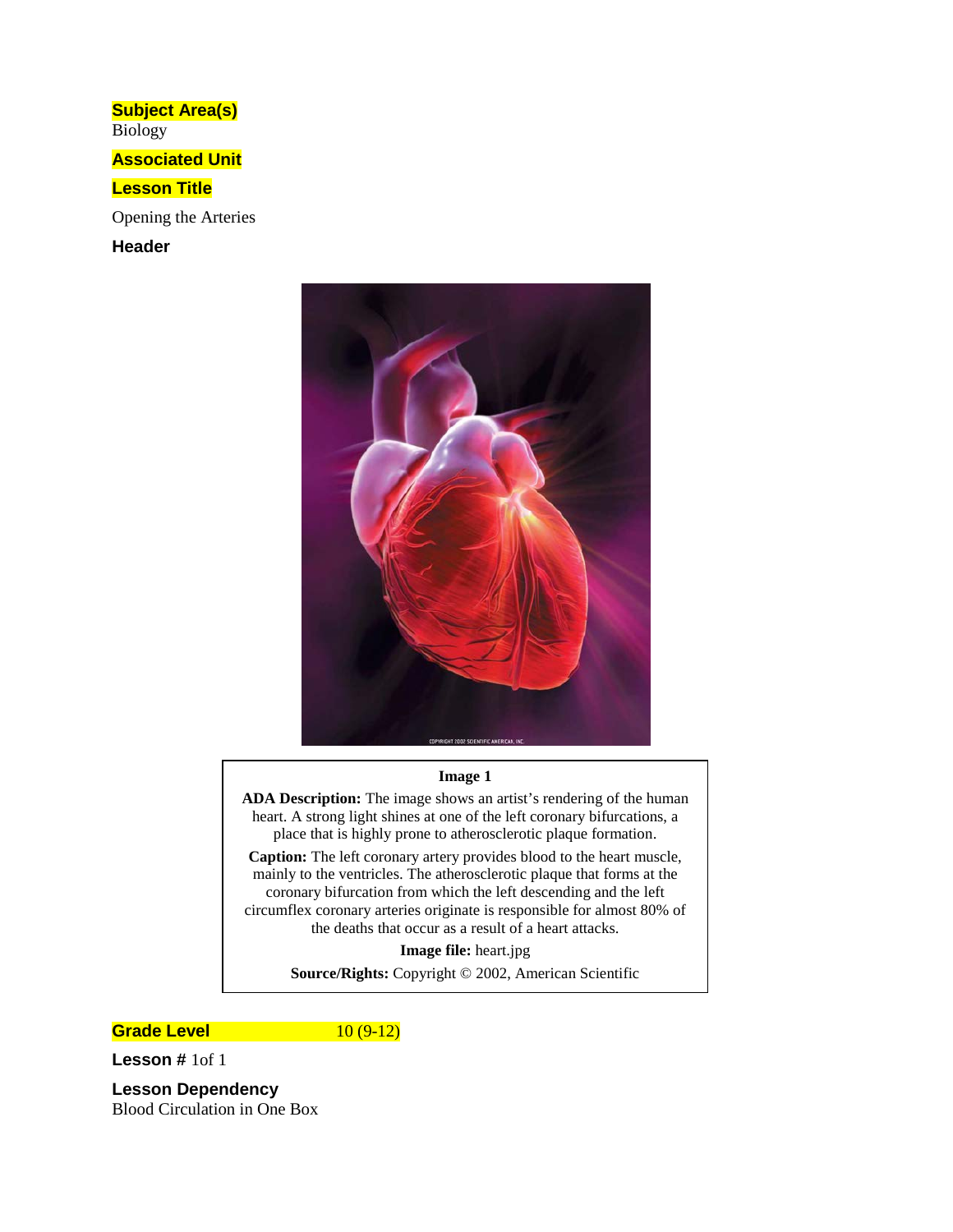# **Time Required**

50 minutes

# **Summary**

The lesson is designed to introduce students to current clinical treatments of atherosclerotic plaques such as stent deployment (a wire mesh placed inside a clogged artery to open it up) and the tools used by biomedical engineers to analyze the impact of such treatments. The lesson begins with an introduction on atherosclerotic plaques and how they form and develop. The symptoms associated with and the negative impacts that result from the atherosclerotic plaques are described. The stenting procedure is described as the premier treatment option for atherosclerotic plaques. Computational methods used by biomedical engineers to predict and evaluate the impact of placing stents inside diseased arteries are described. Analogies with the use of computational methods in the design or aircraft and racing cars are given.

# **Engineering Connection**

Many computational tools used by engineers in the designing or analysis process are used successfully in the field of biology and medicine. One example is the increase use of computational fluid dynamics to analyze and predict certain aspects of blood flow and the functioning of the cardiovascular system and its parts. Computational studies enable doctors to analyze which treatment is more effective for a specific patient, biomedical engineers to design better medical devices (heart valves, assist pumps, arterial grafts, prosthetic devices, etc.), and biologists to analyze genetic code faster, protein folding and functionality.

# **Engineering Category** = #2

Choose the category that best describes this lesson's amount/depth of engineering content:

- 1. Relating science and/or math concept(s) to engineering
- 2. Engineering analysis or partial design
- 3. Engineering design process

# **Keywords**

Atherosclerosis, biomedical engineering, cardiovascular, carotid, computational fluid dynamics, computational methods, coronary, fluids, heart, heart attack, plaque, stents, stroke

# **Educational Standards**

Biology: Texas Essential Knowledge and Skills (112.34. Biology, Beginning with School Year 2010-- 2011)

(b) (3) Scientific inquiry. Scientific inquiry is the planned and deliberate investigation of the natural world. Scientific methods of investigation are experimental, descriptive, or comparative. The method chosen should be appropriate to the question being asked.

(c) (2) Scientific processes. The student uses scientific methods and equipment during laboratory and field investigations. The student is expected to:

(B) know that hypotheses are tentative and testable statements that must be capable of being supported or not supported by observational evidence. Hypotheses of durable explanatory power which have been tested over a wide variety of conditions are incorporated into theories;

(C) know scientific theories are based on natural and physical phenomena and are capable of being tested by multiple independent researchers. Unlike hypotheses, scientific theories are wellestablished and highly-reliable explanations, but they may be subject to change as new areas of science and new technologies are developed;

(D) distinguish between scientific hypotheses and scientific theories;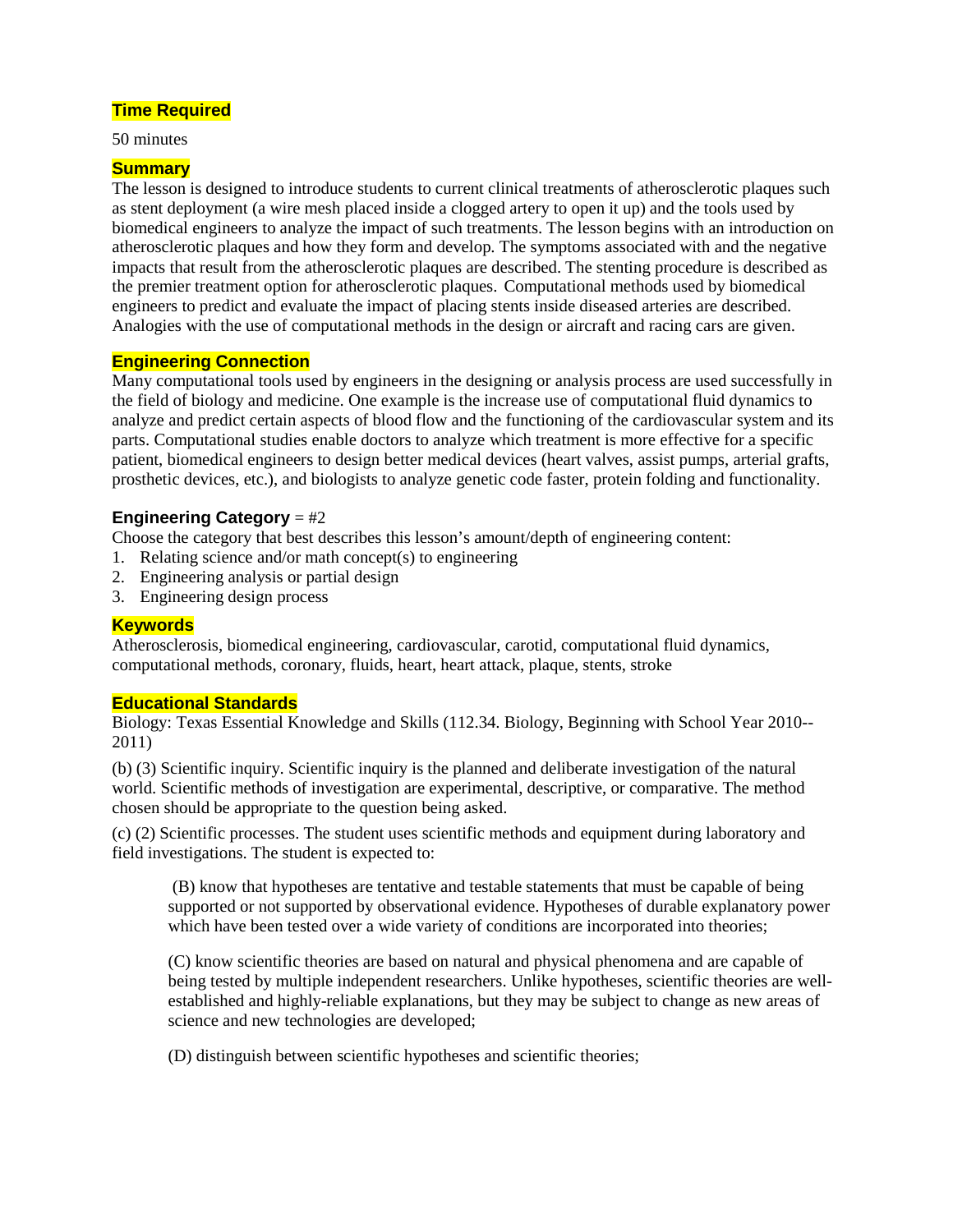(E) plan and implement descriptive, comparative, and experimental investigations, including asking questions, formulating testable hypotheses, and selecting equipment and technology;

(c) (10) Science concepts. The student knows that biological systems are composed of multiple levels. The student is expected to:

(C) analyze the levels of organization in biological systems and relate the levels to each other and to the whole system.

# **Pre-Requisite Knowledge**

Circulatory system components and their function

# **Learning Objectives**

After this lesson, students should be able to:

- Describe the formation and development of atherosclerotic plaques
- Describe the risks associated with plaques such as stroke and heart attacks
- Know what a stent is and how it can be used to treat atherosclerosis
- Describe the negative outcomes of stent placement in arteries such as re-growth of the plaque and blood clotting
- Computational fluid dynamics can be a useful tool in analyzing different stent designs

### **Introduction / Motivation**

Atherosclerosis is a cardiovascular disease that affects millions of people in the U.S. and is one of the leading causes of death in the developed countries. Do you know a family member or a friend that has atherosclerosis or has suffered a cardiovascular event such as a stroke or heart attack and if so can you describe how this affected that person? Have the students describe the outcomes of having a heart attack or stroke. If not, discuss that people who usually had a heart attack or stroke have impaired heart function (in the case of heart attack) or brain function (stroke). Why is that? What happens is that an artery gets blocked and the organs or tissues that are fed with blood from that artery they don't receive blood with oxygen and nutrients and therefore the cells begin to die. In the case of coronary artery blockage the heart muscle cells begin to die while in the case of the brain, it is the nerve cells, the neurons.

Ask students if they know what causes these arterial blockages? Usually they are caused by blood clots but in the case of atherosclerosis it is the atherosclerotic plaque (a deposit of fats, calcium and other macro molecules that are deposited on the arterial wall) that breaks away from the wall and is carried by the blood flow until it reaches a small artery and cannot get through. It is here that a blockage occurs and the blood flow is greatly reduced or stopped. It is similar to the water pipes inside a home, for example pipes from the bathtub or from the kitchen sink that get clogged and require plumbing work. In the case of arteries, if the plaque does not break away and continues to grow it will eventually reduce the blood flow and symptoms will appear such as chest pains (if one of the arteries feeding blood to the heart is constricted) or headaches and nausea (if the arteries feeding blood to the brain are constricted).

Treatments for arteries with plaques include arterial remodeling by balloon or stent implant. Because arteries are flexible, pushing the walls by inflating a small balloon inside the diseased artery can open it up. Ask the students what they think it might happen in the long run after the balloon has been pulled from the artery. A few months after this intervention the flow inside that artery becomes restricted again by the growth of the plaque. An alternative method is to place a cylindrical wire mesh, or a stent, inside the artery over the plaque and expand that mesh such that the artery is open again and normal blood flow rate is restored to normal values. Complications may still appear months after the stent implant as the plaque can re-grow or as blood clots develop. Biomedical engineers are studying the effects of stent placement in the arteries (most stented arteries include the left anterior descending coronary and the carotid arteries) on the blood flow.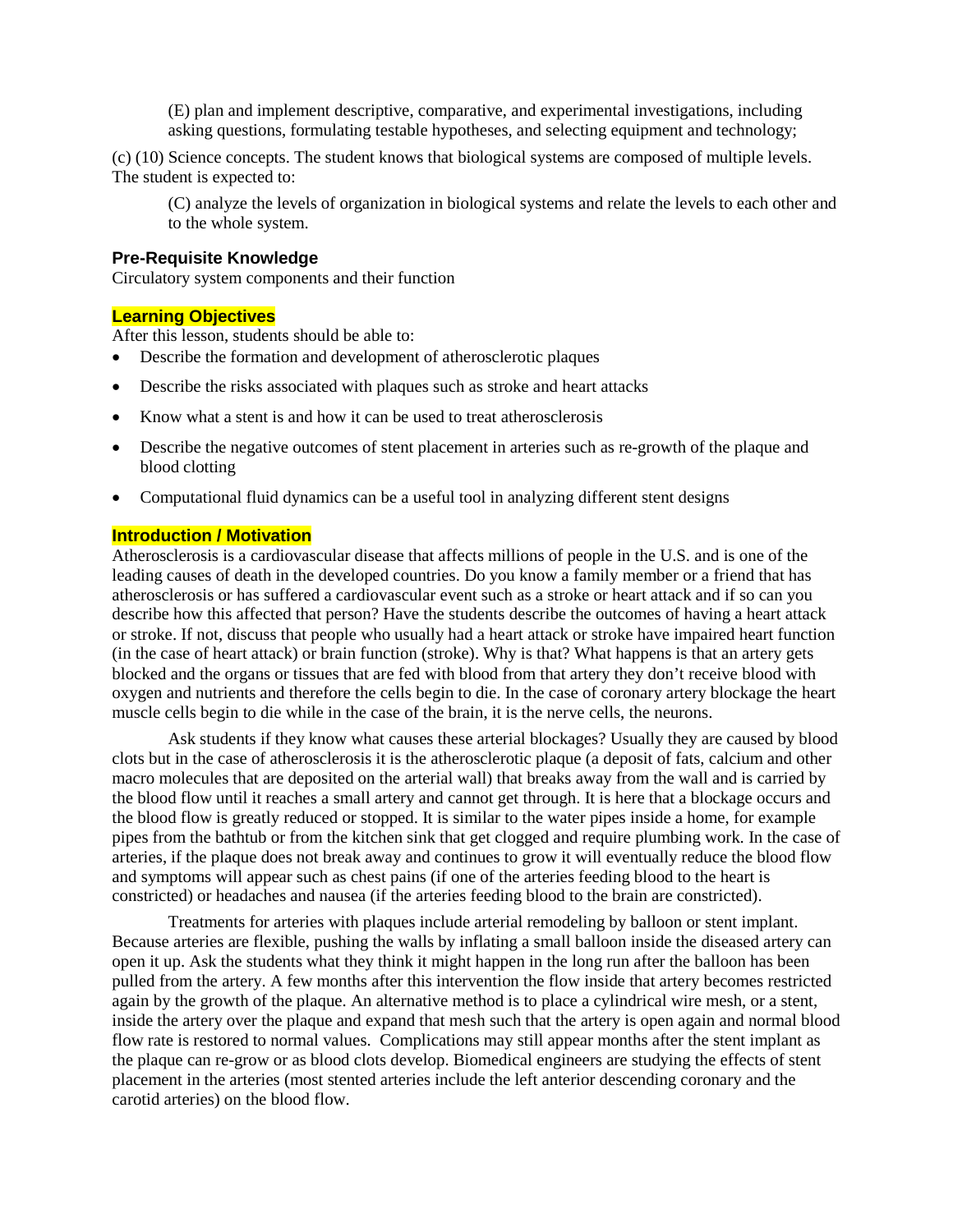Complex engineering is involved behind the design and manufacturing of these small stents as they have to be minimally invasive and have a minimal impact on the arterial wall, be able to hold the artery open and be visible on imaging devices such as computed tomography (X-ray) and magnetic resonance imaging. Computer simulations are routinely used to model physical and biological phenomena, thus helping scientists better understand them. They provide a fast and relatively less expensive alternative to experiments that allows for a huge number of hypotheses to be tested. Scientists and engineers also use computer simulations to design or optimize medical devices, to predict their performance while in use and predict the outcomes of medical procedures or treatments. The computer simulations are nothing else but equation solvers that can solve or estimate the solution to the complex systems of equations that describe physical or biological phenomena. In the case of the blood flow through the arteries it is the equations governing the motion of fluids and of solids (arterial wall) that are solved. These equations have analytical solutions for a few simple flow situations, but for more complex problems like blood flow, no analytical solutions exist, therefore, computers that can solve them through numerical methods are used. These numerical methods have been shown to provide very good solution estimates to complex equations and are used nowadays in every science field. The second activity of this lesson will show some examples of how computer simulations are used to study stent placement.

#### **Lesson Background & Concepts for Teachers**

Atherosclerotic plaques (deposits of fat, calcium and other macromolecules) grow on the arterial wall and reduce the amount of blood that can flow through the affected artery and results in diminished delivery of oxygen and nutrients to organs that are fed with blood by the affected artery. The big risk that is associated with atherosclerotic plaques is that some parts of the plaque, or the entire plaques, can rupture (break away) from the wall and then are carried by the stream of blood down the artery. When the piece of plaque enters into an artery with a smaller diameter than its dimensions then that piece of the plaque will block the artery and dramatically reduce or stop the flow of blood. This blockage will result in the damage and eventual death to the organ or the tissue downstream of the clogged artery as the delivery of oxygen and nutrients is stopped. For example, the carotid arteries that deliver blood to the brain can develop atherosclerotic plaques. If the plaque ruptures and the debris from it will block smaller arteries then parts of the brain will not receive fresh blood and this will result in what is popularly known as a stroke. Other risks associated with plaques include blood clot formation (thrombus formation) that can also travel through arteries and block them. Plaque ruptures are responsible for most of the deaths that are due to cardiovascular system diseases.

Detection of plaque formation and development is usually impossible as the disease is asymptomatic and the body can adapt to small changes in blood flow due to relatively small plaques. Most of the people that develop atherosclerotic plaque present symptoms when the plaque is well developed and blocks about 50% or more of the cross-sectional area of the affected artery. Symptoms include headaches and nausea when the cerebral circulation is affected or chest pain when the blood flow to the heart muscle, the myocardium, is affected. Other people, less lucky, they experience strokes or heart attacks without warning as the plaque ruptures.

For people that present early symptoms associated with atherosclerotic plaque and undergo investigation by computed tomography or magnetic resonance imaging to detect the location of the plaque there are surgical procedures that can improve their situation. Doctors perform what is known as angioplasty or arterial remodeling. This procedure consists of a guide wire or catheter that is introduced into the affected artery and a balloon is slowly inflated to expand the section or the artery that has been affected by the growth of the atherosclerotic plaque. However, this is only a temporary solution, as the plaque can continue to grow. A newer solution is represented by the deployment of a wire mesh or stent that is placed over the plaque and then expended such that the artery will regain its normal shape. The stent also acts as a shield that holds the plaque attached to the wall and prevents it from rupturing. Risks involved with stent deployment include the re-growth the plaque over the stent wires and the formation of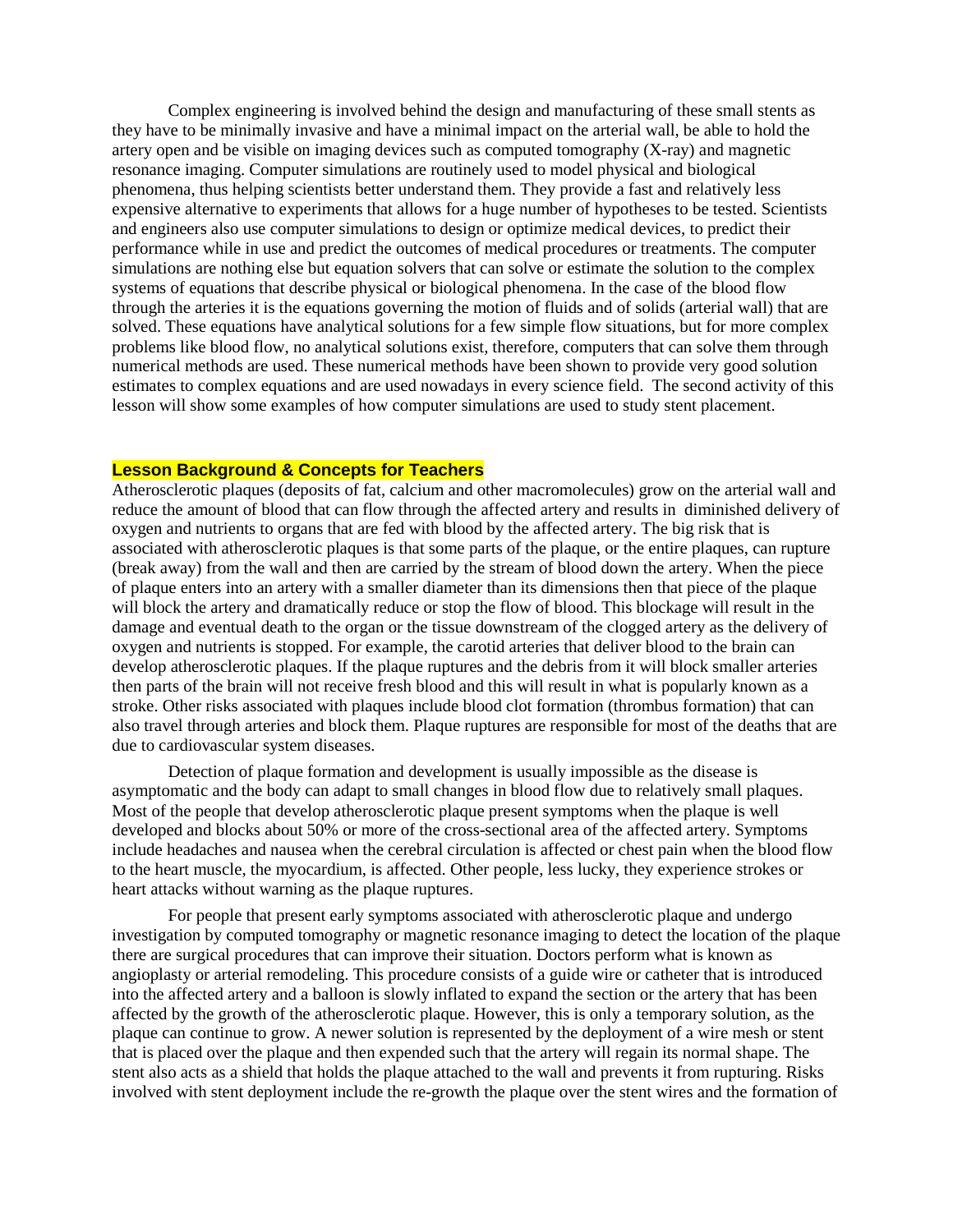blood clots. These risks have been lowered recently by the development of drug coated stents. These stents have their wires coated with a layer of drugs that interact with the arterial wall and decrease the regrowth of plaques and blood clot formation.

Computational tools such as computational fluid dynamics are routinely used by scientists and engineers in the design and analysis process. For example, the design of airplanes and the computation of the forces acting on the airplane are nowadays performed by computational fluid dynamics. This enables the testing of different designs in a fast and efficient manner such that the optimal design can be found.

Biomedical engineers are using computational fluid dynamics tools to analyze the function of the cardiovascular system and its components. They also use these tools to predict the impact of certain treatments for cardiovascular diseases. Computational fluid dynamics enable scientists and engineers to analyze the outcome of a treatment without performing an actual surgery or design a complex and expensive experiment. All the analysis is done in the virtual world defined by the laws of physics and theoretical models and implemented through mathematical equation. This allows for a fast and relatively inexpensive method to test different hypothesis and designs for stents and other medical devices such as heart pumps, catheters, arterial grafts, etc.

#### **Image** 2



#### **Figure 2**

**ADA Description:** Artist's drawing of an artery with plaque and a stent placed over the plaque in order to open the narrowed artery **Caption:** Figure 2. Stents are used to open narrowed arteries by placing

them over the atherosclerotic plaque

**Image file:** stent1.jpg

**Source/Rights:** Copyright © http://mycardiacwebsite.com

**Image** 3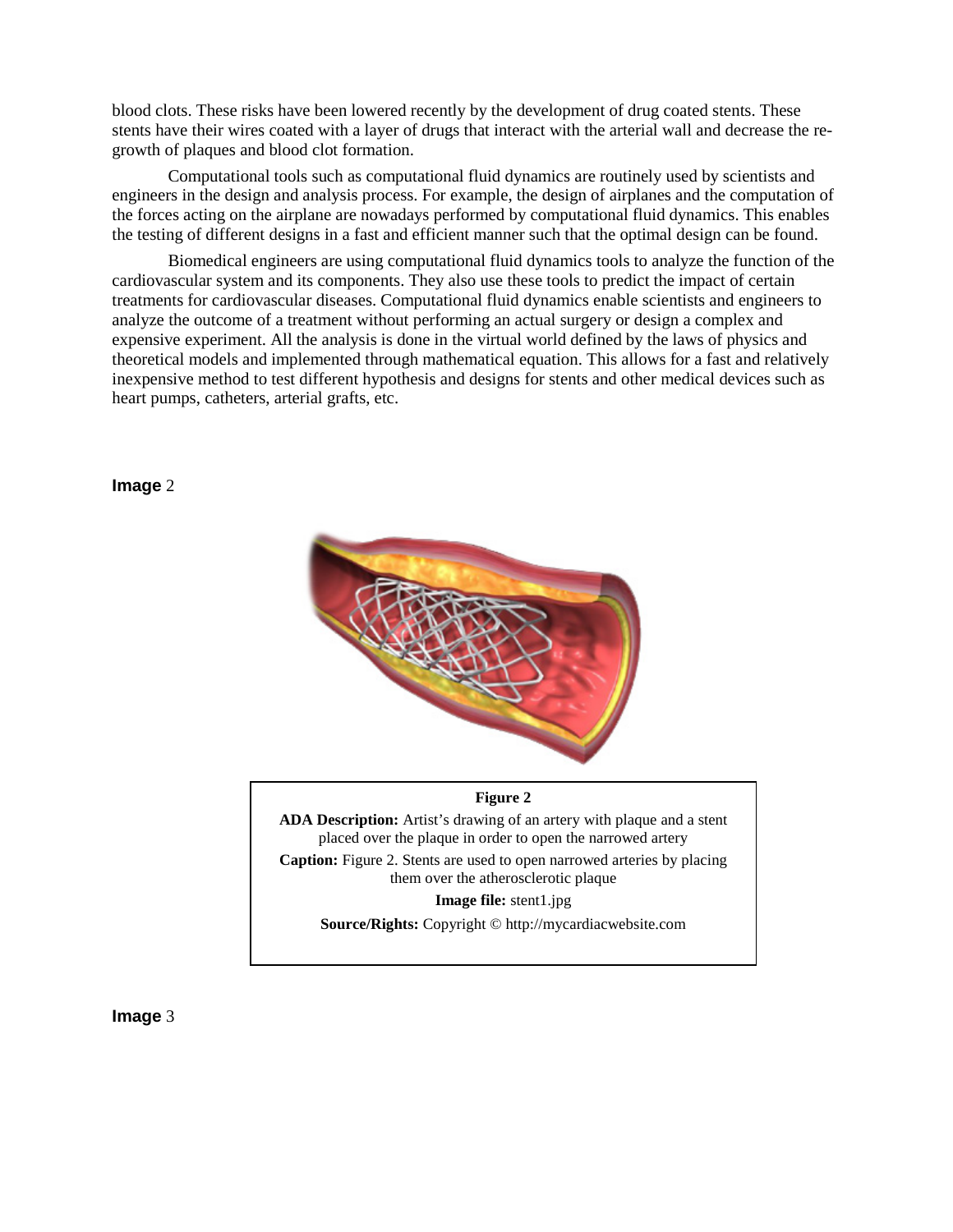

# **Figure 3**

**ADA Description:** Artist's drawing of an artery with plaque and a stent placed over the plaque in order to open the narrowed artery **Caption:** Figure 2. Stents are used to open narrowed arteries by placing them over the atherosclerotic plaque **Image file:** stent1.jpg

**Source/Rights:** Copyright © Heart Health (http://heartheavy.com)

| <b>Word</b>           | <b>Definition</b>                                                               |
|-----------------------|---------------------------------------------------------------------------------|
| Atherosclerosis       | The process by which fatty substances, cholesterol, adhesion                    |
|                       | molecules, monocytes, calcium and other substances build up in the              |
|                       | inner lining of an artery.                                                      |
| Coronary arteries     | Arteries located on the exterior face of the heart that supply blood to the     |
|                       | heart.                                                                          |
| Computational methods | A set of methods that are used to find the approximate solution of complex      |
|                       | equations that don't have analytical solution.                                  |
| Endothelial cells     | Cells that line the interior surface of blood vessels and are in direct contact |
|                       | with the blood.                                                                 |
| Thrombus              | Blood clot or the product of blood coagulation.                                 |
| <b>Stent</b>          | A small wires mesh tube inserted in a narrowed artery to hold the artery        |
|                       | open.                                                                           |

# **Vocabulary / Definitions**

# **Associated Activities**

The Insider

Virtual blood flow

**Lesson Closure**